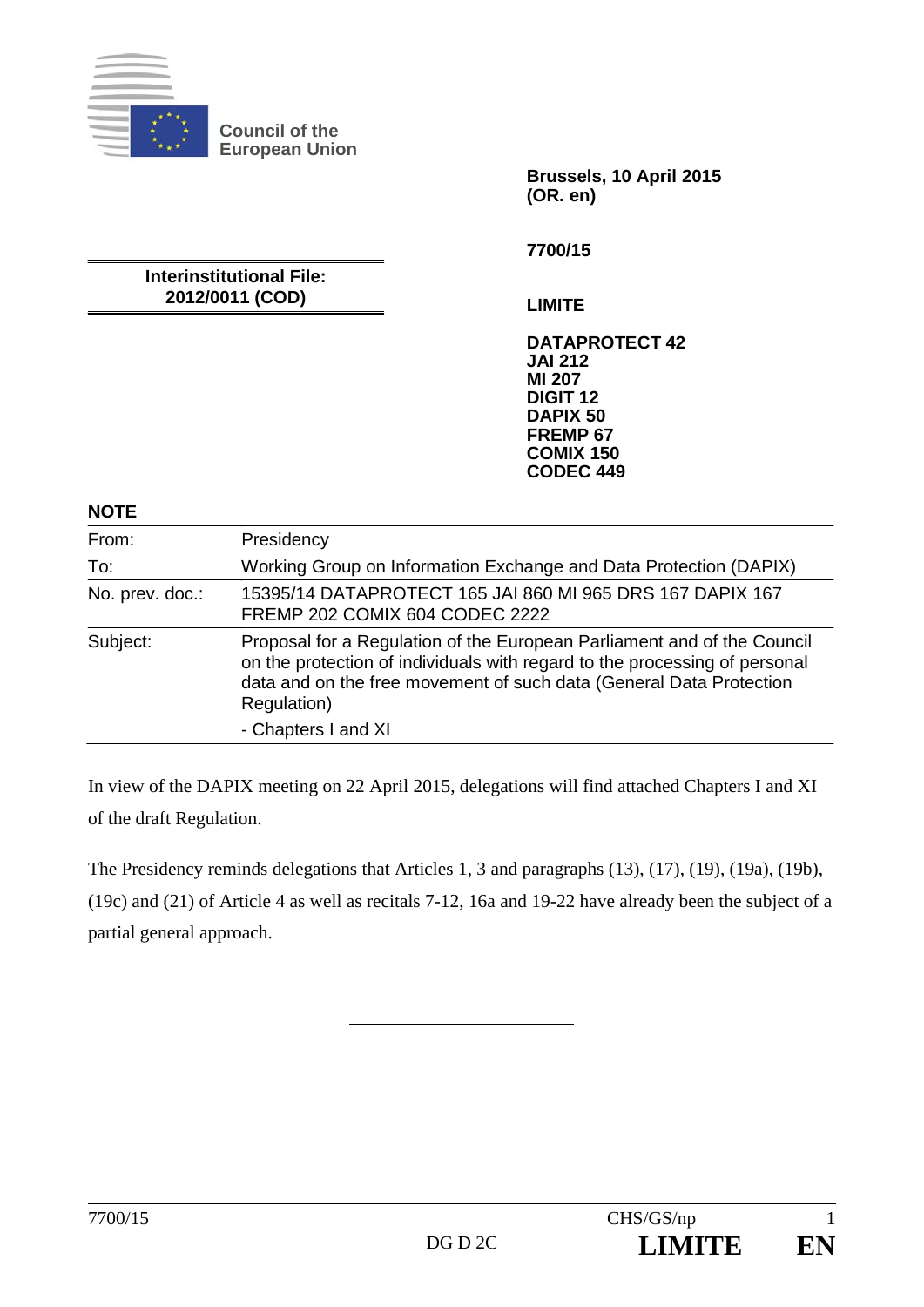- 1) The protection of natural persons in relation to the processing of personal data is a fundamental right. Article 8(1) of the Charter of Fundamental Rights of the European Union and Article 16(1) of the Treaty lay down that everyone has the right to the protection of personal data concerning him or her.
- 2) The (…) principles and rules on the protection of individuals with regard to the processing of their personal data should, whatever the nationality or residence of natural persons, respect their fundamental rights and freedoms, notably their right to the protection of personal data. It should contribute to the accomplishment of an area of freedom, security and justice and of an economic union, to economic and social progress, the strengthening and the convergence of the economies within the internal market, and the well-being of individuals.
- 3) Directive 95/46/EC of the European Parliament and of the Council of 24 October 1995 on the protection of individuals with regard to the processing of personal data and on the free movement of such data<sup>1</sup> seeks to harmonise the protection of fundamental rights and freedoms of natural persons in respect of processing activities and to guarantee the free flow of personal data between Member States.
- 3a) The right to the protection of personal data is not an absolute right; it must be considered in relation to its function in society and be balanced with other fundamental rights, in accordance with the principle of proportionality. This Regulation respects all fundamental rights and observes the principles recognised in the Charter of Fundamental Rights of the European Union as enshrined in the Treaties, notably the right to respect for private and family life, home and communications, the right to the protection of personal data, the freedom of thought, conscience and religion, the freedom of expression and information, the freedom to conduct a business, the right to an effective remedy and to a fair trial as well as cultural, religious and linguistic diversity.

 **1** OJ L 281, 23.11.1995, p. 31.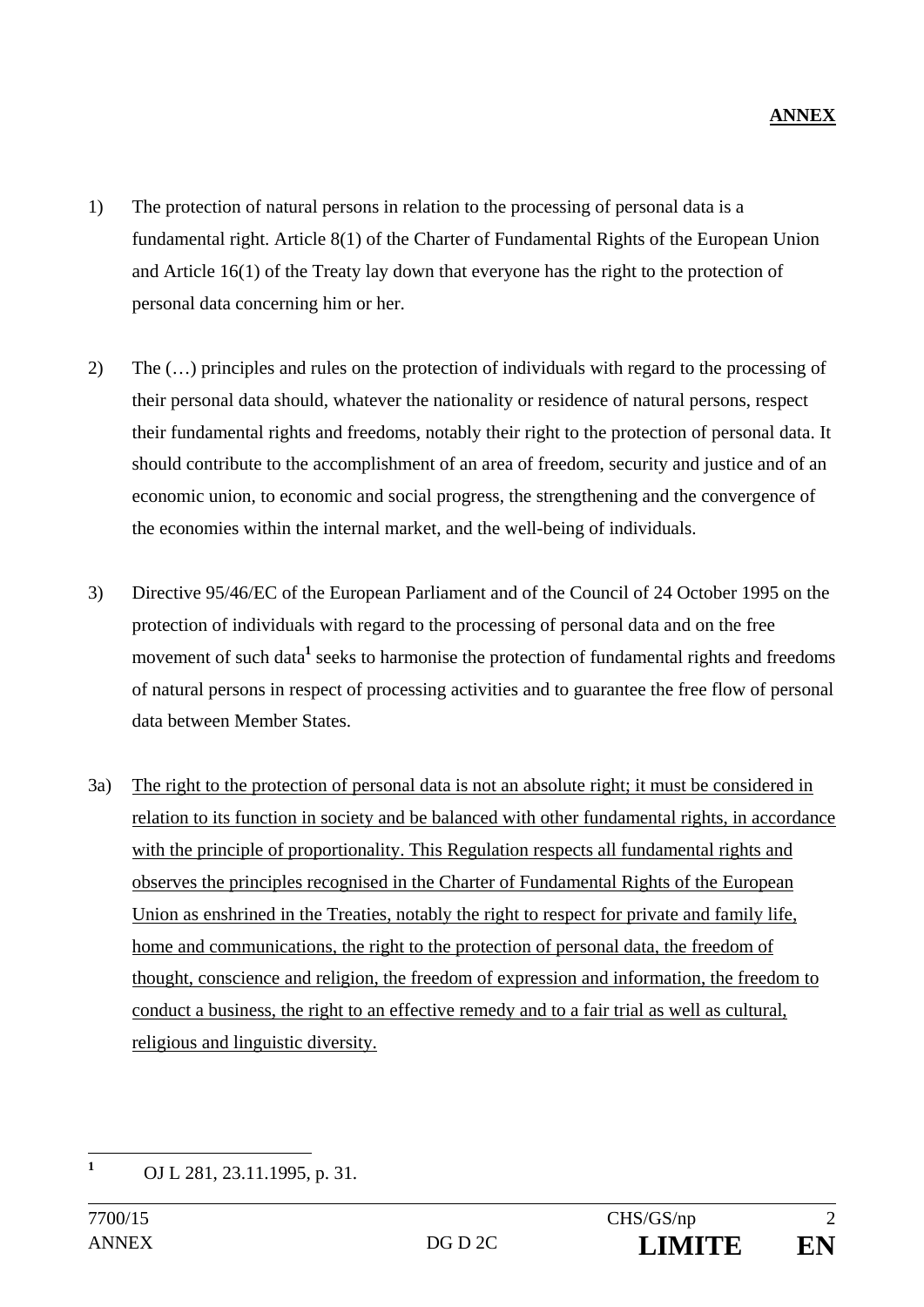- 4) The economic and social integration resulting from the functioning of the internal market has led to a substantial increase in cross-border flows. The exchange of data between (…) public and private actors, including individuals and undertakings across the Union has increased. National authorities in the Member States are being called upon by Union law to co-operate and exchange personal data so as to be able to perform their duties or carry out tasks on behalf of an authority in another Member State.
- 5) Rapid technological developments and globalisation have brought new challenges for the protection of personal data. The scale of data sharing and collecting has increased spectacularly. Technology allows both private companies and public authorities to make use of personal data on an unprecedented scale in order to pursue their activities. Individuals increasingly make personal information available publicly and globally. Technology has transformed both the economy and social life, and should further facilitate the free flow of data within the Union and the transfer to third countries and international organisations, while ensuring a high level of the protection of personal data.
- 6) These developments require (…) a strong and more coherent data protection framework in the Union, backed by strong enforcement, given the importance of creating the trust that will allow the digital economy to develop across the internal market. Individuals should have control of their own personal data and legal and practical certainty for individuals, economic operators and public authorities should be reinforced.
- 7) The objectives and principles of Directive 95/46/EC remain sound, but it has not prevented fragmentation in the way data protection is implemented across the Union, legal uncertainty and a widespread public perception that there are significant risks for the protection of individuals associated notably with online activity. Differences in the level of protection of the rights and freedoms of individuals, notably to the right to the protection of personal data, with regard to the processing of personal data afforded in the Member States may prevent the free flow of personal data throughout the Union. These differences may therefore constitute an obstacle to the pursuit of economic activities at the level of the Union, distort competition and impede authorities in the discharge of their responsibilities under Union law. This difference in levels of protection is due to the existence of differences in the implementation and application of Directive 95/46/EC.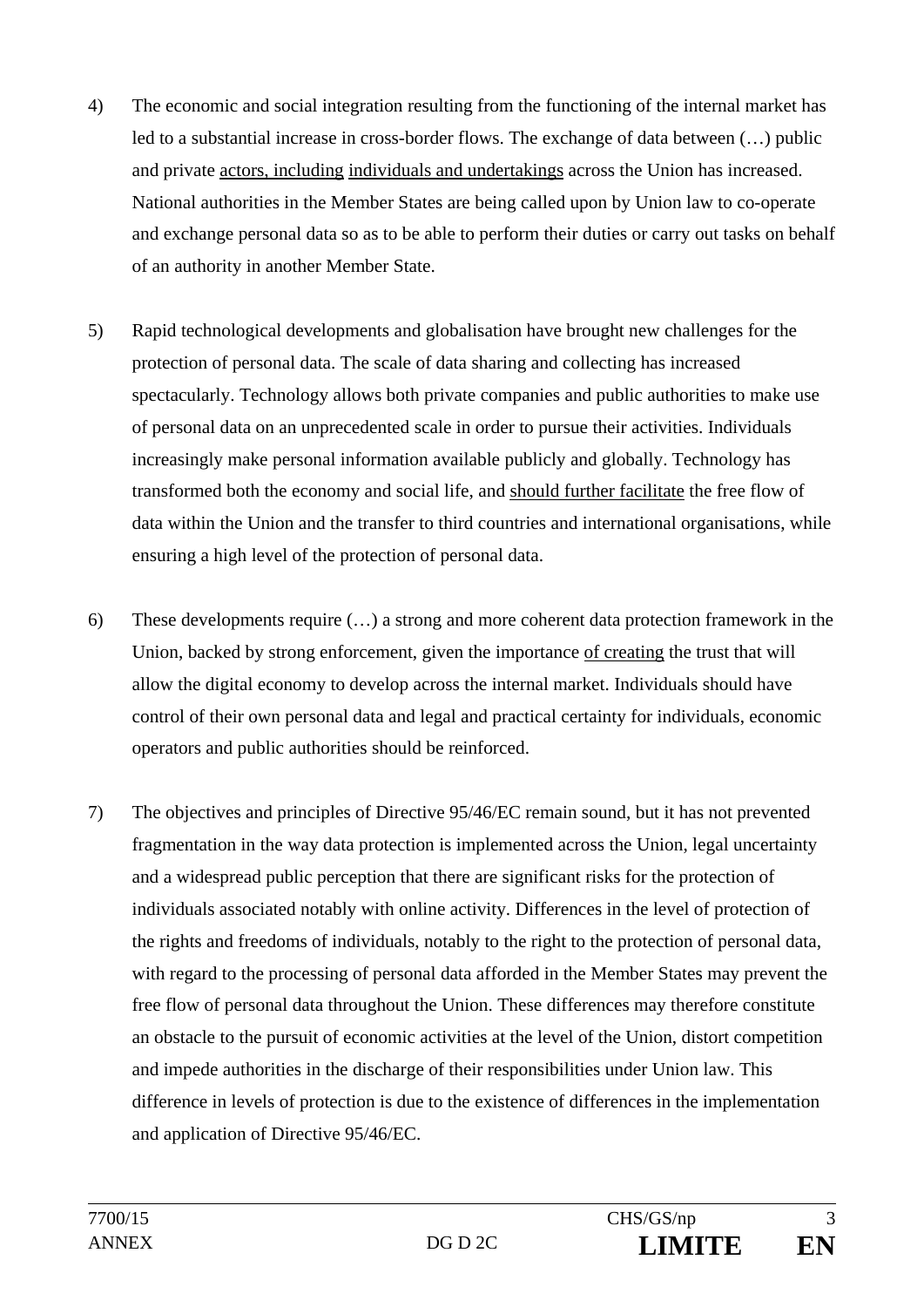- 8) In order to ensure a consistent and high level of protection of individuals and to remove the obstacles to flows of personal data within the Union, the level of protection of the rights and freedoms of individuals with regard to the processing of such data should be equivalent in all Member States. Consistent and homogenous application of the rules for the protection of the fundamental rights and freedoms of natural persons with regard to the processing of personal data should be ensured throughout the Union. Regarding the processing of personal data for compliance with a legal obligation,<sup>2</sup> for the performance of a task carried out in the public interest or in the exercise of official authority vested in the controller, Member States should be allowed to maintain or introduce national provisions to further specify the application of the rules of this Regulation. In conjunction with the general and horizontal law on data protection implementing Directive 95/46/EC Member States have several sector specific laws in areas that need more specific provisions. This Regulation also provides a margin of manoeuvre for Member States to specify its rules. Within this margin of manoeuvre sectorspecific laws that Member States have issued implementing Directive 95/46/EC should be able to be upheld.
- 9) Effective protection of personal data throughout the Union requires strengthening and detailing the rights of data subjects and the obligations of those who process and determine the processing of personal data, but also equivalent powers for monitoring and ensuring compliance with the rules for the protection of personal data and equivalent sanctions for offenders in the Member States.
- 10) Article 16(2) of the Treaty mandates the European Parliament and the Council to lay down the rules relating to the protection of individuals with regard to the processing of personal data and the rules relating to the free movement of personal data.

 **2** AT, supported by SI, made a proposal for a separate Article 82b which would allow Member States to adopt specific private sector provisions for specific situations (15768/14 DATAPROTECT 176 JAI 908 MI 916 DRS 156 DAPIX 179 FREMP 215 COMIX 623 CODEC 2300). The Presidency thinks that the revised recital 8 read together with Article 1(2a) sufficiently caters for this concern.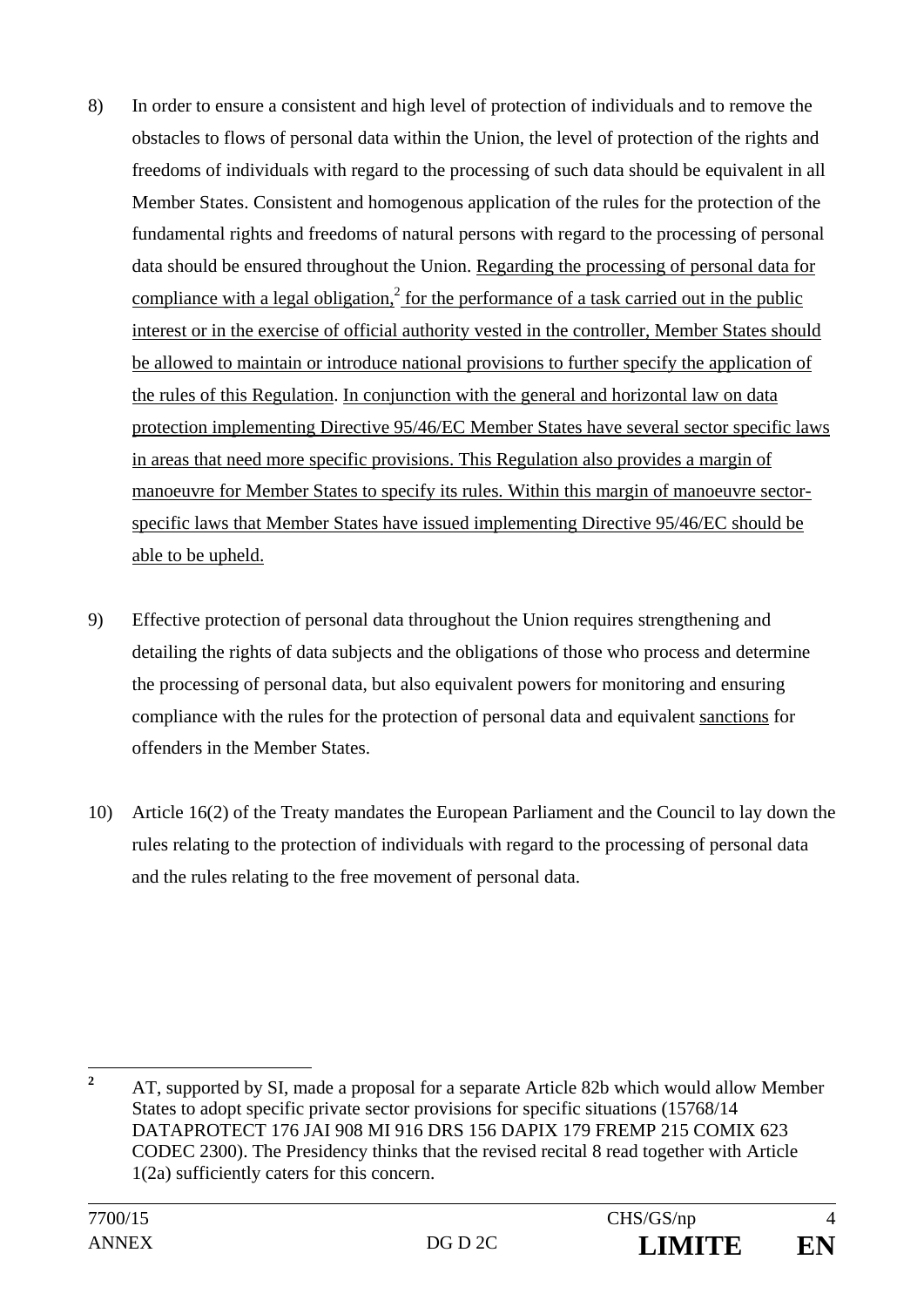11) In order to ensure a consistent level of protection for individuals throughout the Union and to prevent divergences hampering the free movement of data within the internal market, a Regulation is necessary to provide legal certainty and transparency for economic operators, including micro, small and medium-sized enterprises, and to provide individuals in all Member States with the same level of legally enforceable rights and obligations and responsibilities for controllers and processors (…), to ensure consistent monitoring of the processing of personal data, and equivalent sanctions in all Member States as well as effective co-operation by the supervisory authorities of different Member States. The proper functioning of the internal market requires that the free movement of personal data within the Union should not be restricted or prohibited for reasons connected with the protection of individuals with regard to the processing of personal data. (…)

To take account of the specific situation of micro, small and medium-sized enterprises, this Regulation includes a number of derogations. In addition, the Union institutions and bodies, Member States and their supervisory authorities are encouraged to take account of the specific needs of micro, small and medium-sized enterprises in the application of this Regulation. The notion of micro, small and medium-sized enterprises should draw upon Commission Recommendation 2003/361/EC of 6 May 2003 concerning the definition of micro, small and medium-sized enterprises.

12) The protection afforded by this Regulation concerns natural persons, whatever their nationality or place of residence, in relation to the processing of personal data. With regard to the processing of data which concern legal persons and in particular undertakings established as legal persons, including the name and the form of the legal person and the contact details of the legal person, the protection of this Regulation should not be claimed by any such person. (…).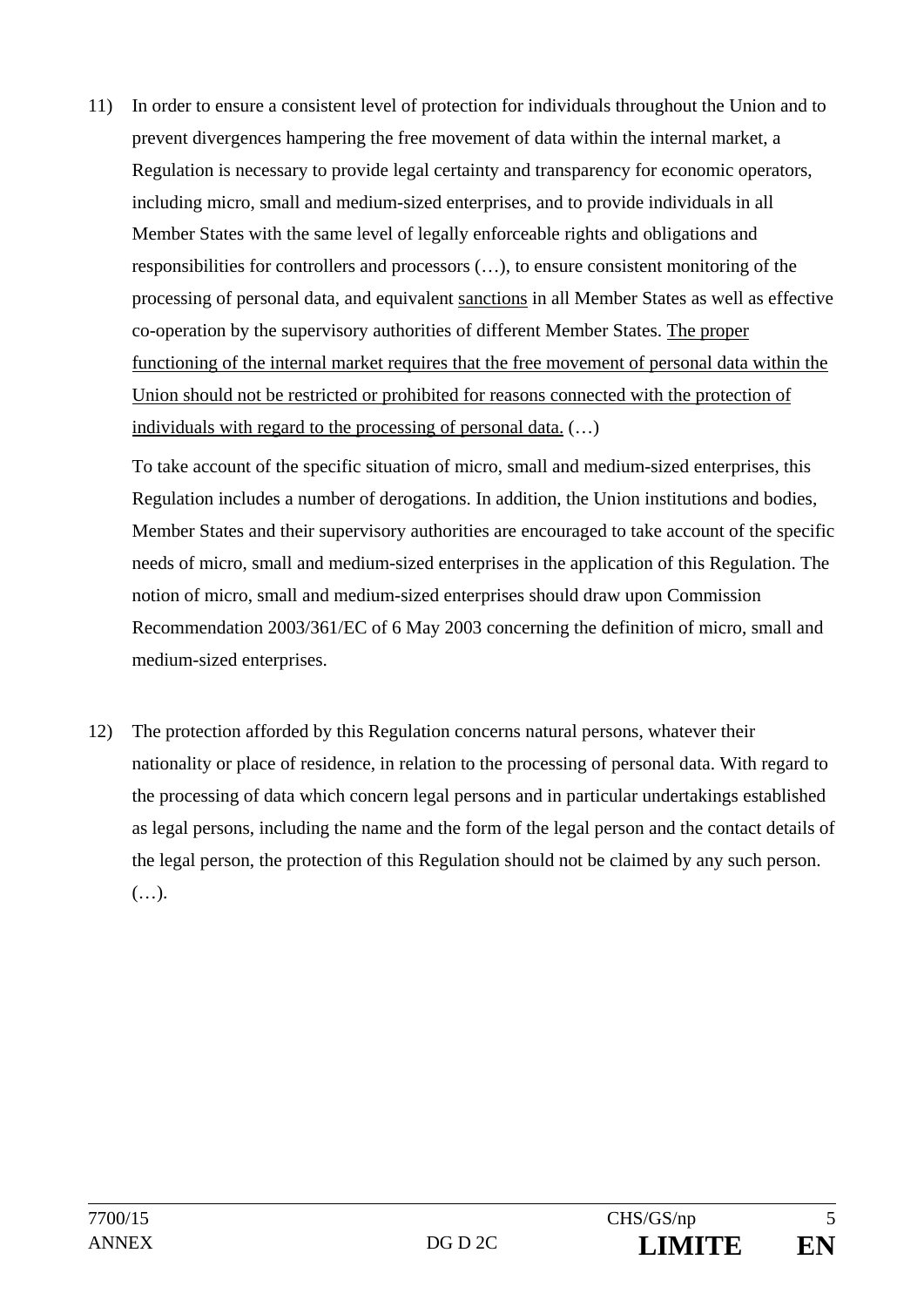- 13) The protection of individuals should be technologically neutral and not depend on the techniques used; otherwise this would create a serious risk of circumvention. The protection of individuals should apply to processing of personal data by automated means as well as to manual processing, if the data are contained or are intended to be contained in a filing system. Files or sets of files as well as their cover pages, which are not structured according to specific criteria, should not fall within the scope of this Regulation.
- 14) This Regulation does not address issues of protection of fundamental rights and freedoms or the free flow of data related to activities which fall outside the scope of Union law, such as activities concerning national security, taking into account Articles 3 to 6 of the Treaty on the Functioning of the European Union (...) nor does it cover the processing of personal data by the Member States when carrying out activities in relation to the common foreign and security policy of the Union.
- 14a) Regulation (EC) No  $45/2001^3$  applies to the processing of personal data by the Union institutions, bodies, offices and agencies. Regulation (EC) No 45/2001 and other Union legal instruments applicable to such processing of personal data should be adapted to the principles and rules of this Regulation.
- 15) This Regulation should not apply to processing of personal data by a natural person in the course of a personal or household activity, and thus without a connection with a professional or commercial activity. Personal and household activities include social networking and online activity undertaken within the context of such personal and household activities. However, this Regulation should (…) apply to controllers or processors which provide the means for processing personal data for such personal or domestic activities.

 **3** OJ L 8, 12.1.2001, p. 1.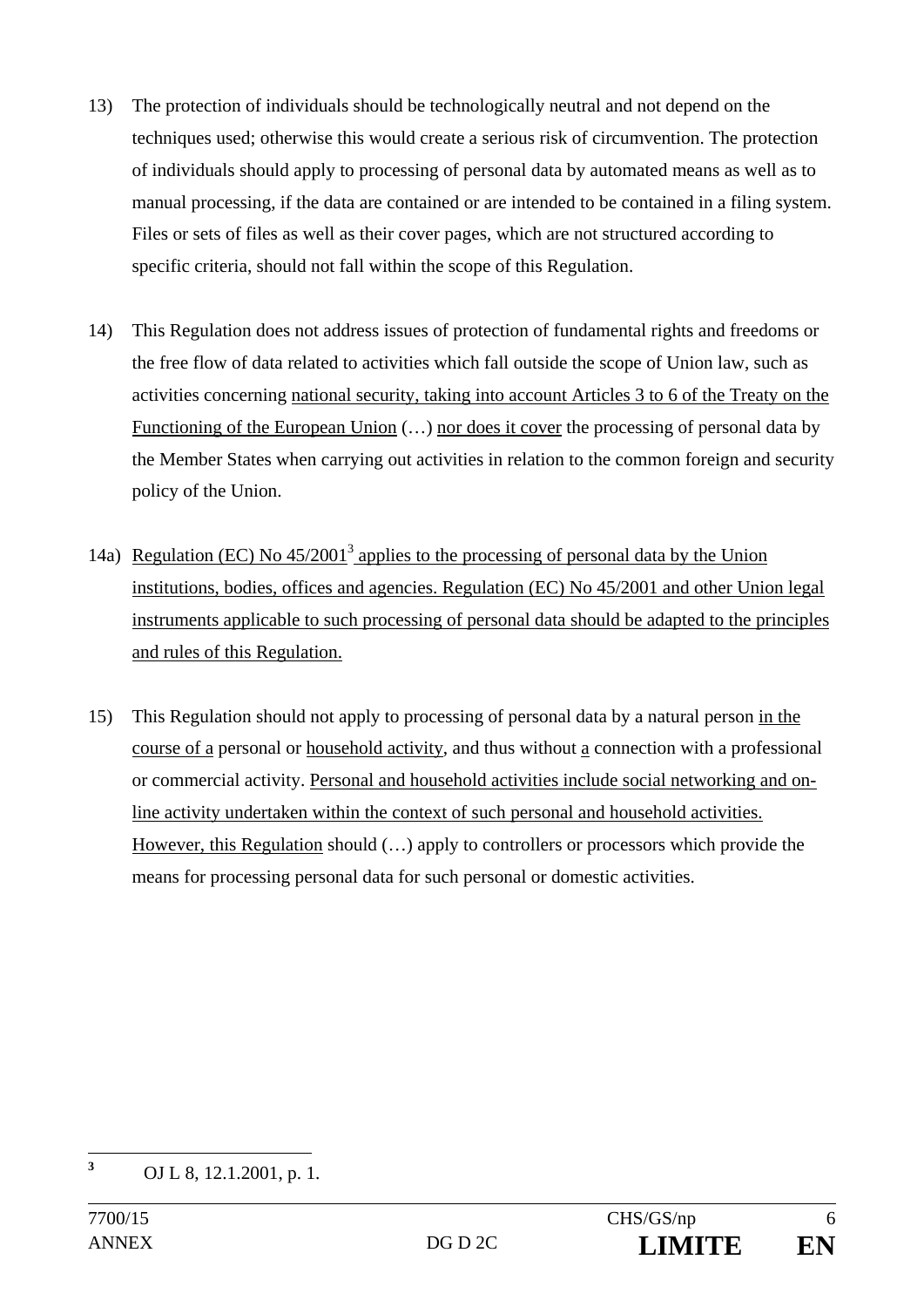16) The protection of individuals with regard to the processing of personal data by competent authorities for the purposes of prevention, investigation, detection or prosecution of criminal offences**,** the execution of criminal penalties **[as well as the maintaining of law and order**  and the safeguarding of public security<sup>4</sup>, and the free movement of such data, is subject of a specific legal instrument at Union level. Therefore, this Regulation should not apply to the processing activities for those purposes. However, data processed by public authorities under this Regulation when used for the purposes of prevention, investigation, detection or prosecution of criminal offences or the execution of criminal penalties should be governed by the more specific legal instrument at Union level (Directive XX/YYY).

When processing of personal data by  $(...)$  private bodies falls within the scope of this Regulation, this Regulation should provide for the possibility for Member States under specific conditions to restrict by law certain obligations and rights when such a restriction constitutes a necessary and proportionate measure in a democratic society to safeguard specific important interests including public security and the prevention, investigation, detection and prosecution of criminal offences. This is relevant for instance in the framework of anti-money laundering or the activities of forensic laboratories.

16a) *While this Regulation applies also to the activities of courts* and other judicial authorities, Union or Member State law could (…), specify the processing operations and processing procedures in relation to the processing of personal data by courts and other judicial authorities. *The competence of the supervisory authorities should not cover the processing of personal data when courts are acting in their judicial capacity*, in order to safeguard the independence of the judiciary in the performance of its judicial tasks, including its decisionmaking. Supervision of such data processing operations may be entrusted to specific bodies within the judicial system of the Member State, which should in particular control compliance with the rules of this Regulation, promote the awareness of the judiciary of their obligations under this Regulation and deal with complaints in relation to such processing.

 **4** The exact wording will need to be aligned to that of the data protection Directive still under discussion.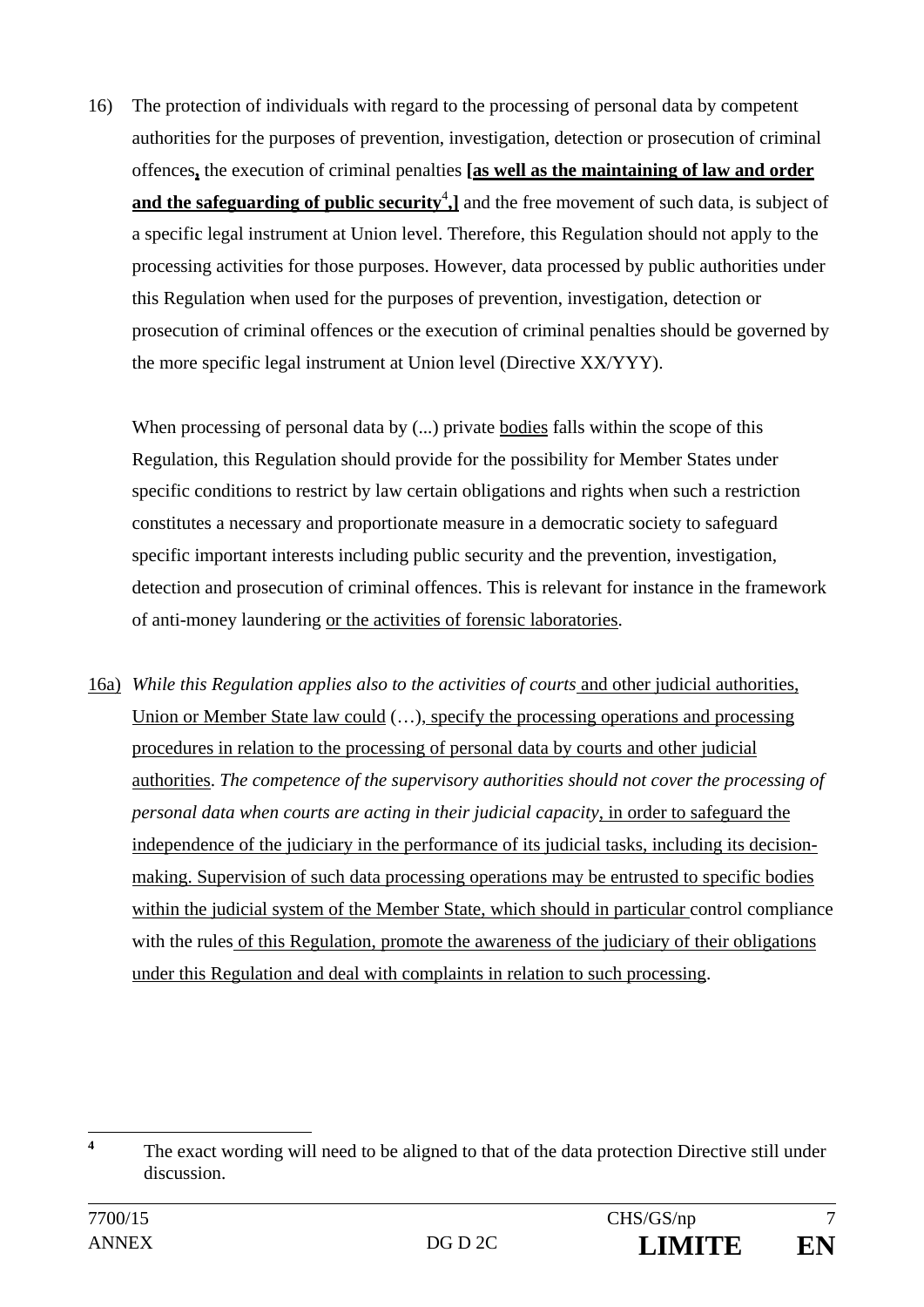- 17) Directive 2000/31/EC does not apply to questions relating to information society services covered by this Regulation. That Directive seeks to contribute to the proper functioning of the internal market by ensuring the free movement of information society services between Member States. Its application should not be affected by this Regulation. This Regulation should therefore be without prejudice to the application of Directive 2000/31/EC, in particular of the liability rules of intermediary service providers in Articles 12 to 15 of that Directive.
- 18) This Regulation allows the principle of public access to official documents to be taken into account when applying the provisions set out in this Regulation. Public access to official documents may be considered as a public interest. Personal data in documents held by a public authority or a public body may be publicly disclosed by this authority or body if the disclosure is provided for by Union law or Member State law to which the public authority or public body is subject. Such laws should reconcile the interest of public access to official documents with the right to the protection of personal data.
- 19) Any processing of personal data in the context of the activities of an establishment of a controller or a processor in the Union should be carried out in accordance with this Regulation, regardless of whether the processing itself takes place within the Union or not. Establishment implies the effective and real exercise of activity through stable arrangements. The legal form of such arrangements, whether through a branch or a subsidiary with a legal personality, is not the determining factor in this respect.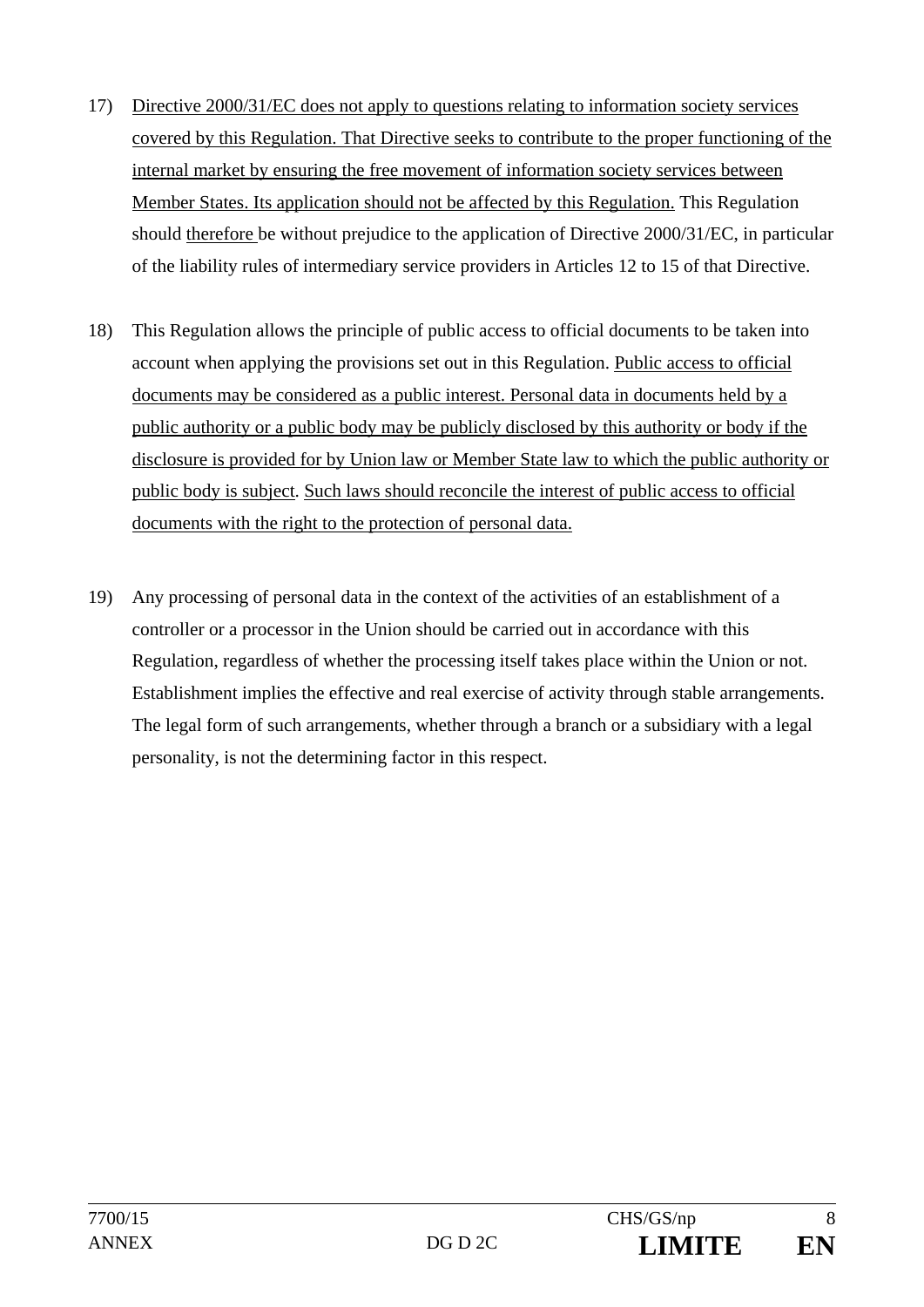- 20) In order to ensure that individuals are not deprived of the protection to which they are entitled under this Regulation, the processing of personal data of data subjects residing in the Union by a controller not established in the Union should be subject to this Regulation where the processing activities are related to the offering of goods or services to such data subjects irrespective of whether connected to a payment or not, which takes place in the Union. In order to determine whether such a controller is offering goods or services to such data subjects in the Union, it should be ascertained whether it is apparent that the controller is envisaging doing business with data subjects residing in one or more Member States in the Union. Whereas the mere accessibility of the controller's or an intermediary's website in the Union or of an email address and of other contact details or the use of a language generally used in the third country where the controller is established, is insufficient to ascertain such intention, factors such as the use of a language or a currency generally used in one or more Member States with the possibility of ordering goods and services in that other language, and/or the mentioning of customers or users residing in the Union, may make it apparent that the controller envisages offering goods or services to such data subjects in the Union.
- 21) The processing of personal data of data subjects residing in the Union by a controller not established in the Union should also be subject to this Regulation when it is related to the monitoring of their behaviour taking place within the European Union. In order to determine whether a processing activity can be considered to 'monitor the behaviour' of data subjects, it should be ascertained whether individuals are tracked on the internet with data processing techniques which consist of profiling an individual, particularly in order to take decisions concerning her or him or for analysing or predicting her or his personal preferences, behaviours and attitudes.
- 22) Where the national law of a Member State applies by virtue of public international law, this Regulation should also apply to a controller not established in the Union, such as in a Member State's diplomatic mission or consular post.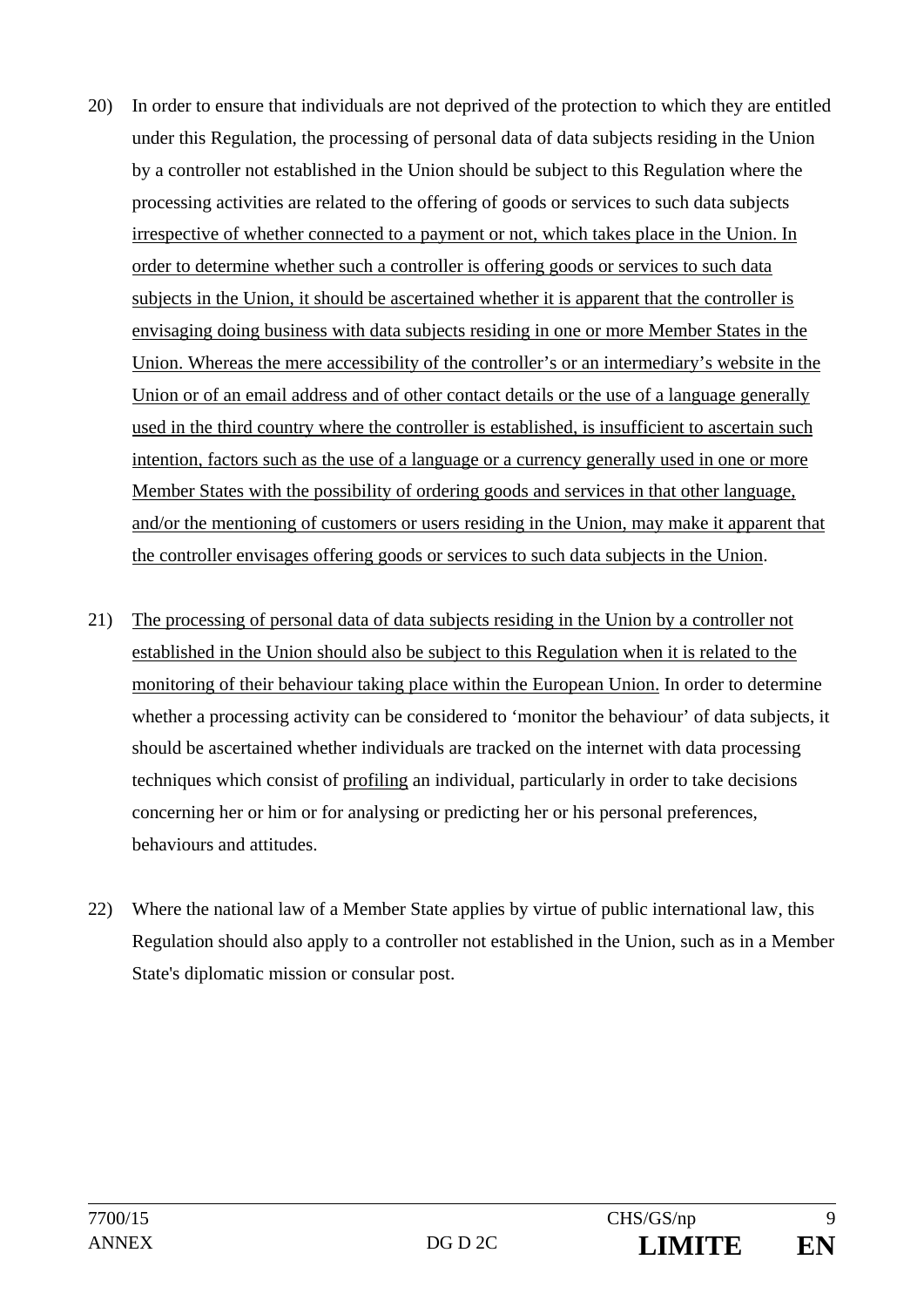- 130) Since the objectives of this Regulation, namely to ensure an equivalent level of protection of individuals and the free flow of data throughout the Union, cannot be sufficiently achieved by the Member States and can therefore, by reason of the scale or effects of the action, be better achieved at Union level, the Union may adopt measures, in accordance with the principle of subsidiarity as set out in Article 5 of the Treaty on European Union. In accordance with the principle of proportionality as set out in that Article, this Regulation does not go beyond what is necessary in order to achieve that objective.
- 131) Directive 95/46/EC should be repealed by this Regulation. However, Commission decisions adopted and authorisations by supervisory authorities based on Directive 95/46/EC should remain in force.
- 132) This Regulation should apply to all matters concerning the protection of fundamental rights and freedom vis-à-vis the processing of personal data, which are not subject to specific obligations with the same objective set out in Directive 2002/58/EC, including the obligations on the controller and the rights of individuals. In order to clarify the relationship between this Regulation and Directive 2002/58/EC, the latter Directive should be amended accordingly.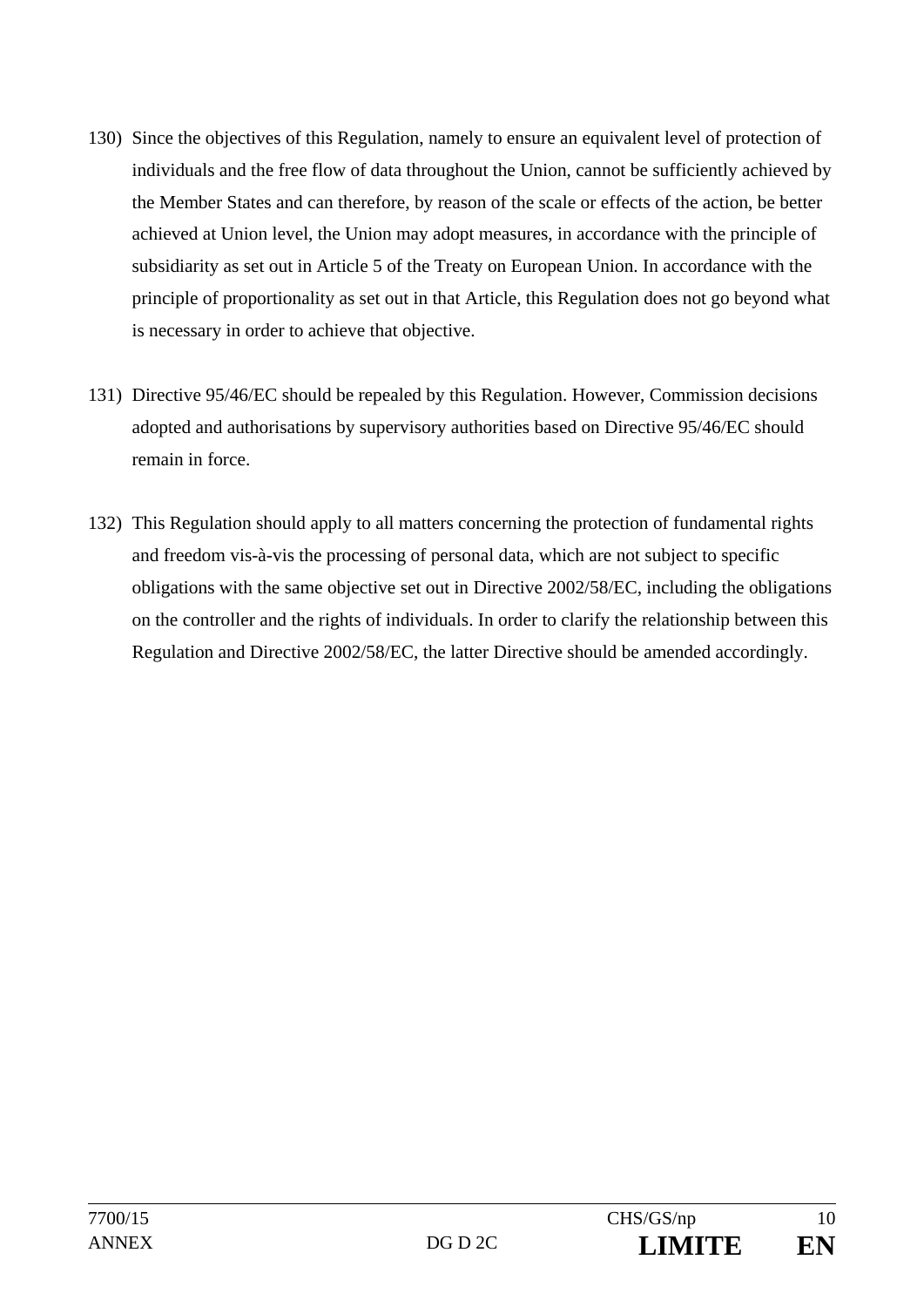### HAVE ADOPTED THIS REGULATION:

# **CHAPTER I**

# **GENERAL PROVISIONS**

## *Article 1*

### *Subject matter and objectives*

- 1. This Regulation lays down rules relating to the protection of individuals with regard to the processing of personal data and rules relating to the free movement of personal data.
- 2. This Regulation protects (…) fundamental rights and freedoms of natural persons and in particular their right to the protection of personal data.
- 2a. Member States may maintain or introduce more specific provisions to adapt the application of the rules of this Regulation with regard to the processing of personal data for compliance with a legal obligation or for the performance of a task carried out in the public interest or in the exercise of official authority vested in the controller or for other specific processing situations as provided for in Article  $6(1)(c)$  and (e) by determining more precisely specific requirements for the processing and other measures to ensure lawful and fair processing including for other specific processing situations as provided for in Chapter IX<sup>5</sup>.
- 3. The free movement of personal data within the Union shall neither be restricted nor prohibited for reasons connected with the protection of individuals with regard to the processing of personal data**<sup>6</sup>** .

 **5** AT, CZ, HU, SI and SK reservation; these delegations were in favour of a minimum harmonisation clause for the public sector. LU reservation: this offers too much leeway.

**<sup>6</sup>** DK, FR, NL, SI scrutiny reservation.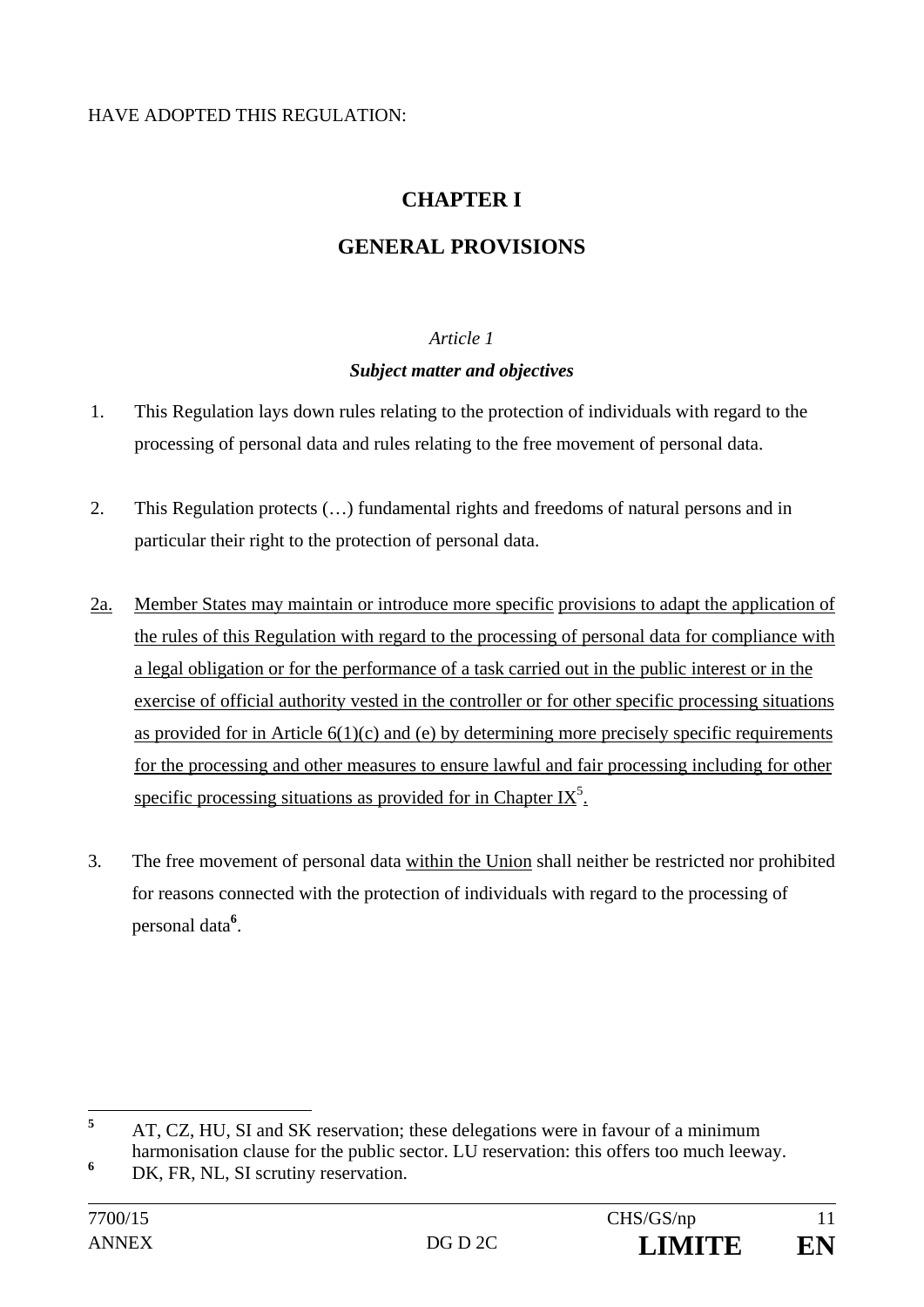### *Article 2*

### *Material scope*

- 1. This Regulation applies to the processing of personal data wholly or partly by automated means, and to the processing other than by automated means of personal data which form part of a filing system or are intended to form part of a filing system**<sup>7</sup>** .
- 2. This Regulation does not apply to the processing of personal data:
	- (a) in the course of an activity which falls outside the scope of Union law  $(...);$
	- (b)  $(...);$
	- (c) by the Member States when carrying out activities which fall within the scope of Chapter 2 of Title V the Treaty on European Union;
	- (d) by a natural person  $(...)$  in the course of  $(...)$  a personal or household activity;
	- (e) [by competent (…) authorities for the purposes of prevention, investigation, detection or prosecution of criminal offences**,** the execution of criminal penalties **as**  well as the maintaining of law and order and the safeguarding of public security<sup>8</sup>.
- $3.$   $($ ...).

 **7** HU objected to the fact that data processing operations not covered by this phrase would be excluded from the scope of the Regulation and thought this was not compatible with the stated aim of a set of comprehensive EU data protection rules. HU therefore proposed to replace the second part by the following wording 'irrespective of the means by which personal data are processed'.

**<sup>8</sup>** The exact wording will need to be aligned to that of the data protection Directive still under discussion.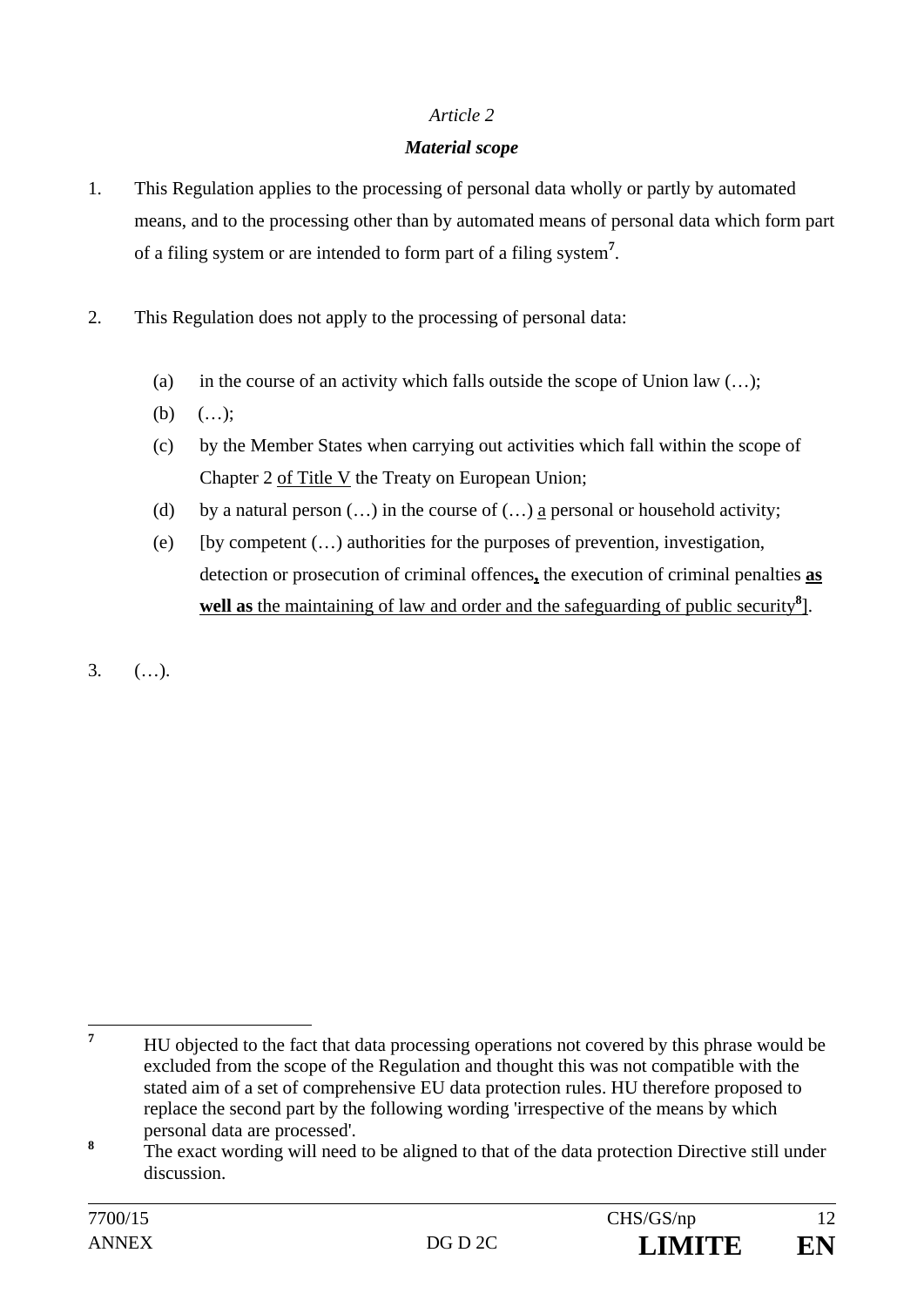#### *Article 3*

#### *Territorial scope*

- 1. This Regulation applies to the processing of personal data in the context of the activities of an establishment of a controller or a processor in the Union.
- 2. This Regulation applies to the processing of personal data of data subjects residing in the Union by a controller not established in the Union, where the processing activities are related to:
	- (a) the offering of goods or services, irrespective of whether a payment by the data subject is required, to such data subjects in the Union; or
	- (b) the monitoring of their behaviour as far as their behaviour takes place within the European Union**<sup>9</sup>** .
- 3. This Regulation applies to the processing of personal data by a controller not established in the Union, but in a place where the national law of a Member State applies by virtue of public international law.

 **9** UK reservation.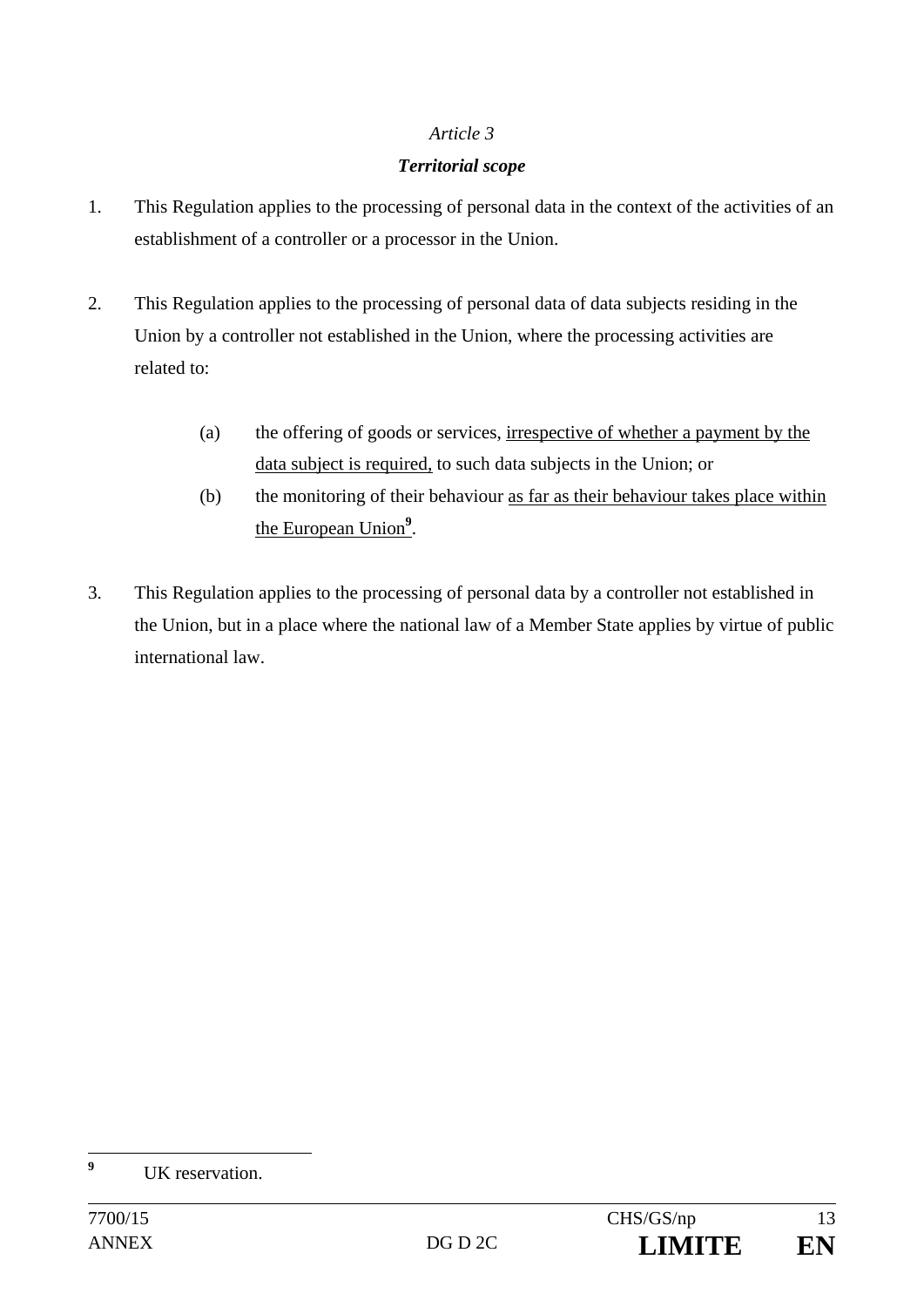# *Article 4 Definitions*

For the purposes of this Regulation:

- (1) 'personal data' means any information relating to an identified or identifiable natural person ('data subject'); an identifiable person is one who can be identified, directly or indirectly  $(...)$ , in particular by reference to an identifier<sup>10</sup> such as a name, an identification number, location data, online identifier or to one or more factors specific to the physical, physiological, genetic, mental, economic, cultural or social identity of that person.
- (2a) **(…)**
- (3) 'processing' means any operation or set of operations which is performed upon personal data or sets of personal data, whether or not by automated means, such as collection, recording, organization, structuring, storage, adaptation or alteration, retrieval, consultation, use, disclosure by transmission, dissemination or otherwise making available, alignment or combination  $(...)$  or erasure<sup>11</sup>;
- (3a) 'restriction of processing' means the marking of stored personal data with the aim of limiting their processing in the future<sup>12</sup>;

 $10$ UK is concerned that, together with recital 24, this will lead to risk-averse approach that this is always personal data.

<sup>&</sup>lt;sup>11</sup> DE, FR and NL regretted that the blocking of data was not included in the list of data processing operations as this was a means especially useful in the public sector. COM indicated that the right to have the processing restricted in certain cases was provided for in Article 17(4) (restriction of data processing), even though the terminology 'blocking' was not used there. DE and FR thought the definition of Article 4(3) (erasure) should be linked to Article 17.

<sup>&</sup>lt;sup>12</sup> RO scrutiny reservation.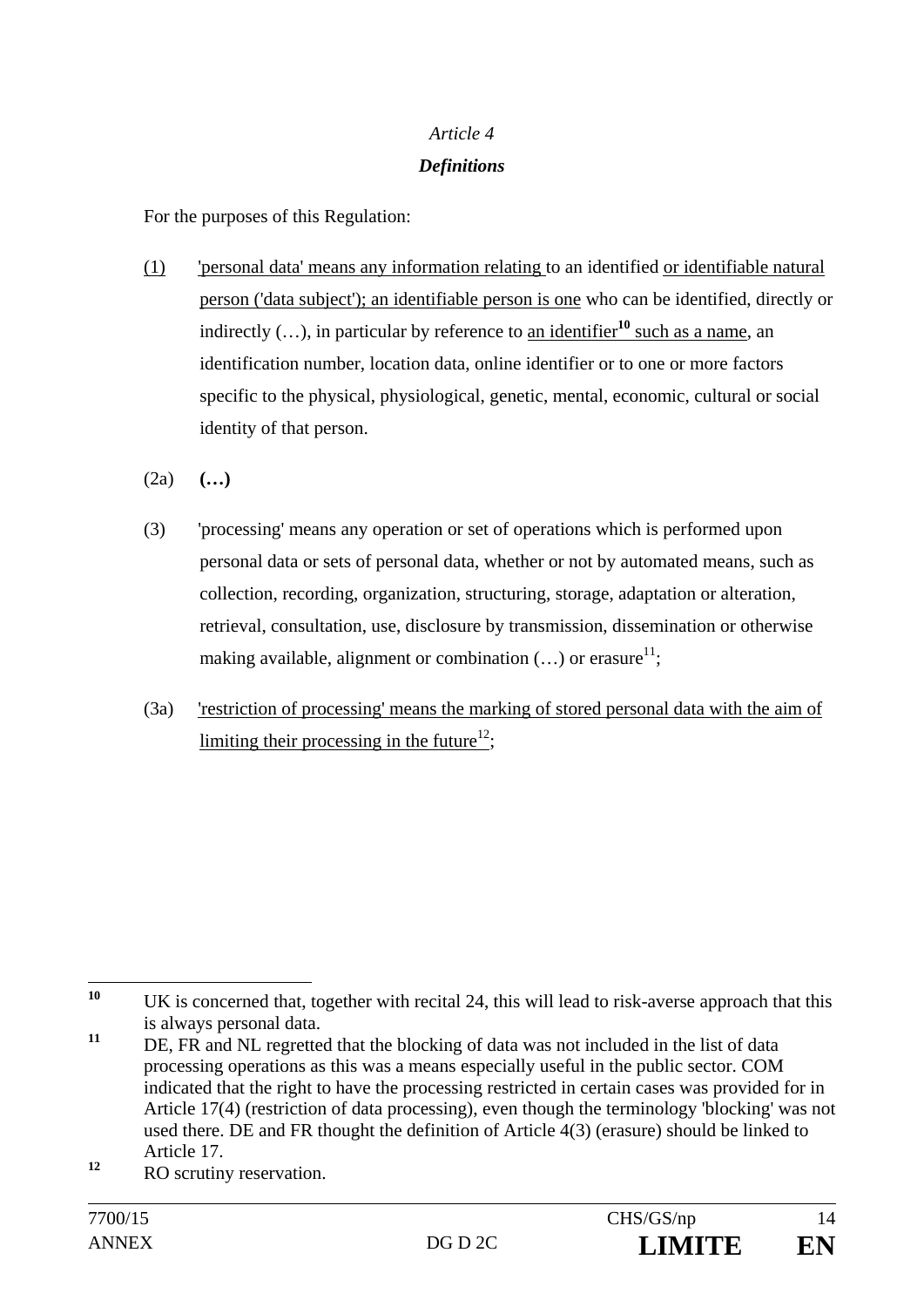- (3b) 'pseudonymisation' means the processing of personal data in such a way that the data can no longer be attributed to a specific data subject without the use of additional information, as long as such additional information is kept separately and subject to technical and organisational measures to ensure non-attribution to an identified or identifiable person (…)**<sup>13</sup>**
- (4) 'filing system' means any structured set of personal data which are accessible according to specific criteria, whether centralized, decentralized or dispersed on a functional or geographical basis**<sup>14</sup>** ;
- (5) 'controller' means the natural or legal person, public authority, agency or any other body which alone or jointly with others determines the purposes (…) and means of the processing of personal data; where the purposes (…) and means of processing are determined by Union law or Member State law, the controller or the specific criteria for his nomination may be designated by Union law or by Member State law;
- (6) 'processor' means a natural or legal person, public authority, agency or any other body which processes personal data on behalf of the controller**<sup>15</sup>**;
- (7) 'recipient' means a natural or legal person, public authority, agency or any other body other than the data subject, the data controller or the data processor to which the personal data are disclosed; $^{16}$  however regulatory bodies and authorities which may receive personal data in the exercise of their official functions shall not be regarded as recipients**<sup>17</sup>** ;

 $13$ **<sup>13</sup>** DE, supported by UK, proposed reinsterting the following reference 'or can be attributed to such person only with the investment of a disproportionate amount of time, expense and manpower'.

<sup>&</sup>lt;sup>14</sup> DE, FR SI, SK and UK scrutiny reservation. DE and SI thought this was completely outdated concept. COM explained that the definition had been taken over from Directive 95/46/EC and is related to the technical neutrality of the Regulation, as expressed in Article 2(1).

**<sup>15</sup>** DE, DK, FR, LU and NL requested the inclusion of a definition of third party.

PT reservation. DE, FR, LU, NL, SI and SE regretted the deletion from the 1995 Data Protection Directive of the reference to third party disclosure and pleaded in favour of its reinstatement. COM argued that this reference was superfluous and that its deletion did not make a substantial difference.

<sup>&</sup>lt;sup>17</sup> DE, ES, NL and UK scrutiny reservation on latter part of definition. ES, NL and UK thought it could be deleted.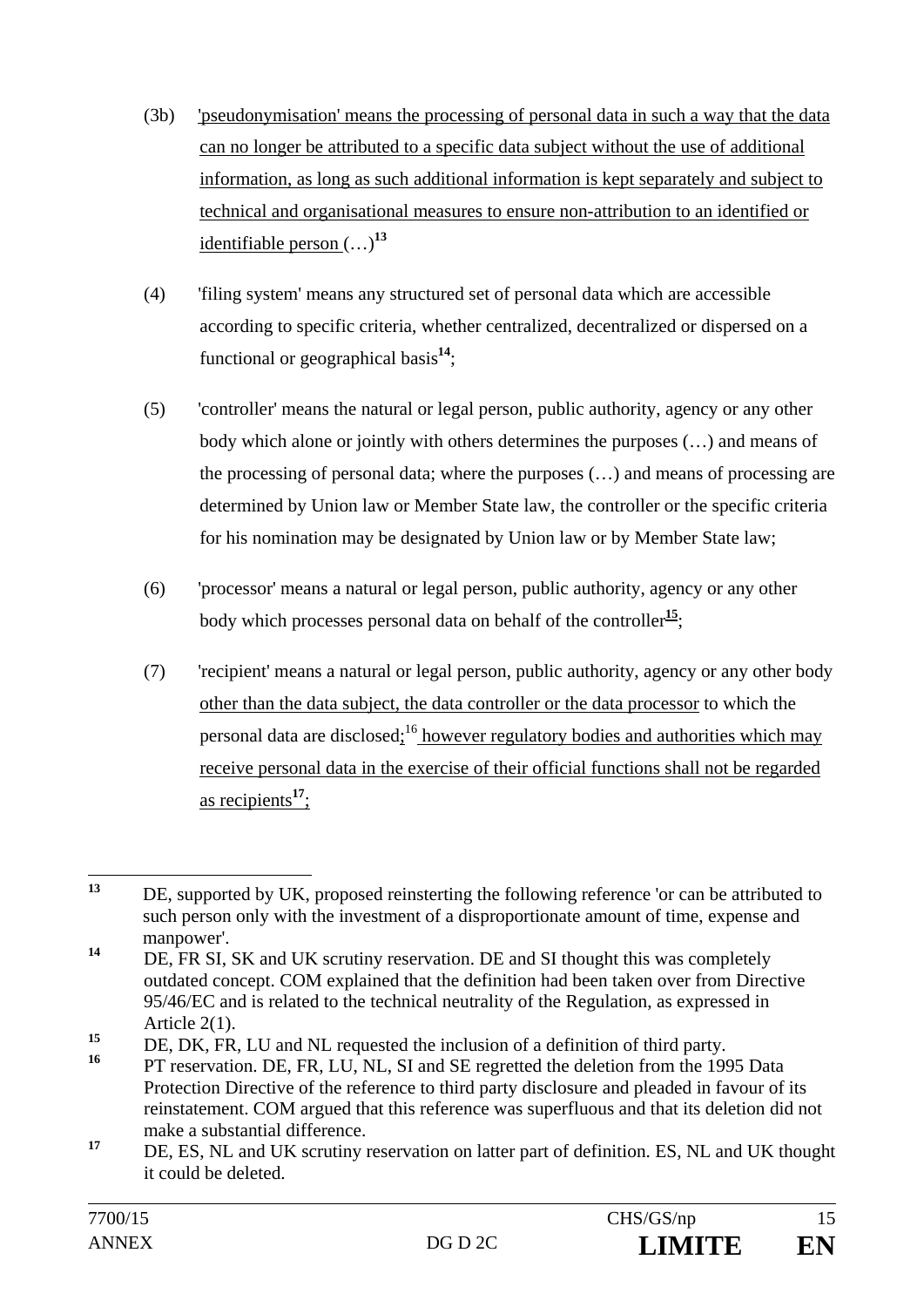- (8) 'the data subject's consent' means any freely-given, specific and informed (…)**<sup>18</sup>** indication of his or her wishes by which the data subject, either by a statement or by a clear affirmative action, signifies agreement to personal data relating to them being processed;
- (9) 'personal data breach' means a breach of security leading to the accidental or unlawful destruction, loss, alteration, unauthorised disclosure of, or access to, personal data transmitted, stored or otherwise processed<sup>19</sup>;
- (10) 'genetic data' means all personal data relating to the genetic characteristics of an individual that have been inherited or acquired, resulting from an analysis of a biological sample from the individual in question<sup>20;</sup>
- (11) 'biometric data' means any personal data resulting from specific technical processing relating to the physical, physiological or behavioural characteristics of an individual which allows or confirms the $21$  unique identification of that individual, such as facial images, or dactyloscopic data<sup>22</sup>;

<sup>18</sup> <sup>18</sup> COM, CY, FR, GR, HU, IT, PL and RO reservation on the deletion of 'explicit'. **<sup>19</sup>** COM , supported by LU, explained that it sought to have a similar rule as in the E-Privacy Directive, which should be extended to all types of data processing. DE scrutiny reservation questioned the very broad scope of the duty of notifying data breaches, which so far under German law was limited to sensitive cases. NL, LV and PT concurred with DE and thought this could lead to over-notification. In the meantime the scope of Articles 31 and 32 has been limited.

<sup>&</sup>lt;sup>20</sup> AT, CY, FR, IT, NL and SE scrutiny reservation. Several delegations (CH, CY, DE and SE) expressed their surprise regarding the breadth of this definition, which would also cover data about a person's physical appearance. DE thought the definition should differentiate between various types of genetic data. AT scrutiny reservation. The definition is now explained in the recital 25a.

<sup>&</sup>lt;sup>21</sup> ES preferred 'allows'; SI suggested 'allows or confirms'

**<sup>22</sup>** NL, SE and AT scrutiny reservation. SI did not understand why genetic data were not included in the definition of biometric data. FR queried the meaning of 'behavioural characteristics of an individual which allow their unique identification'. CH is of the opinion that the term 'biometric data' is too broadly defined.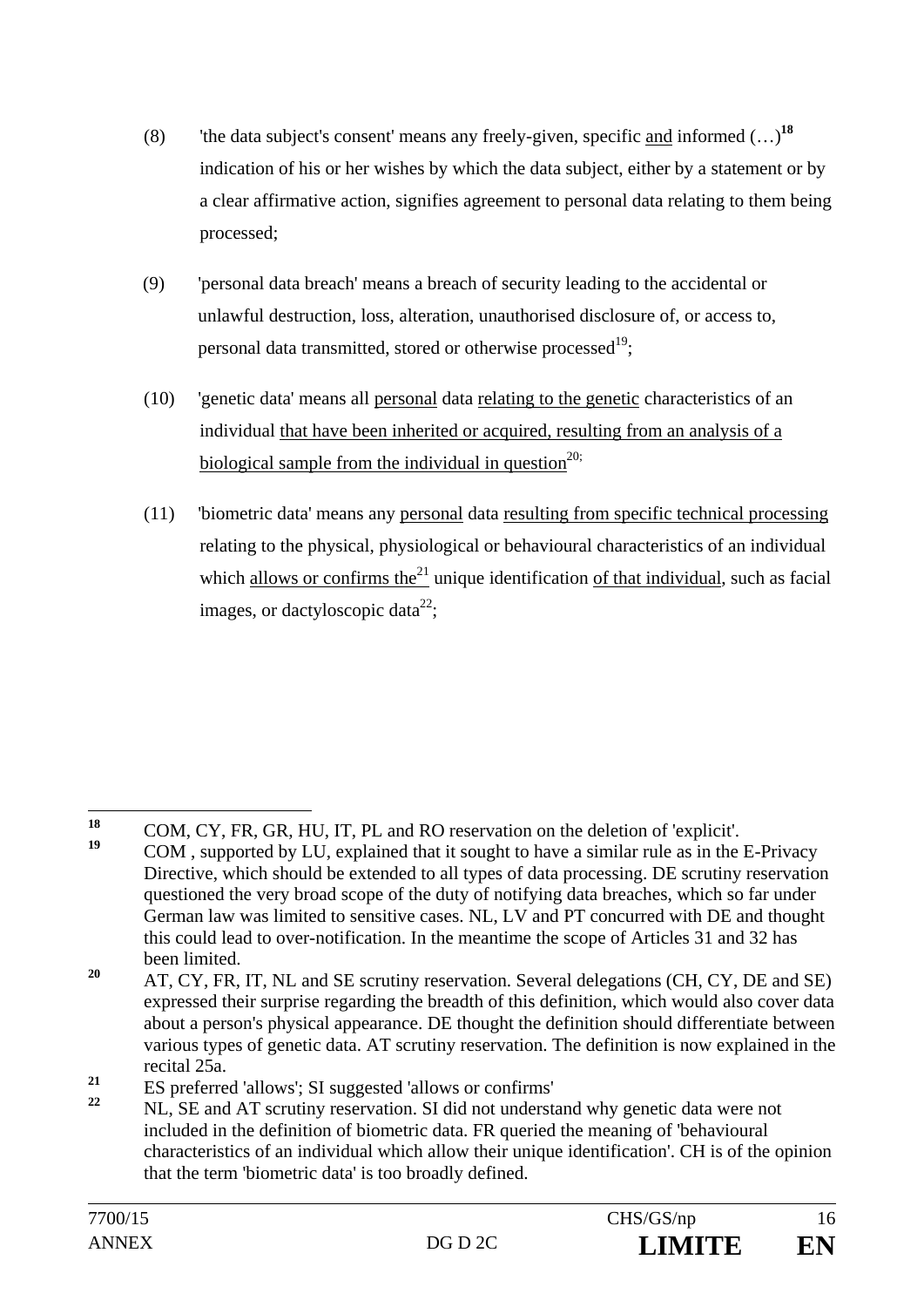- (12) 'data concerning health' means data related to the physical or mental health of an individual, which reveal information about his or her health status<sup>23</sup>;
- (12a) 'profiling' means **any** form of automated processing of personal data **consisting of using those data** to evaluate personal aspects relating to a natural person, in particular **to** analyse and predict aspects concerning performance at work, economic situation, health, personal preferences, or interests, reliability or behaviour, location or movements<sup>24</sup>;
- (12b) **(…)**
- (13) 'main establishment' means**<sup>25</sup>**
	- as regards a controller with establishments in more than one Member State, the place of its central administration in the Union, unless the decisions on the purposes  $(\ldots)$ and means of the processing of personal data are taken in another establishment of the controller in the Union and the latter establishment has the power to have such decisions implemented , in this case the establishment having taken such decisions shall be considered as the main establishment<sup>26</sup>.
	- as regards a processor with establishments in more than one Member State, the place of its central administration in the Union and, if the processor has no central administration in the Union, the establishment of the processor in the Union where the main processing activities in the context of the activities of an establishment of the processor take place to the extent that the processor is subject to specific obligations under this Regulation;

 $23$ **<sup>23</sup>** CZ, DE, DK, EE, FR and SI expressed their surprise regarding the breadth of this definition. AT, BE, DE, NL and SI scrutiny reservation. COM scrutiny reservation.

<sup>&</sup>lt;sup>24</sup> BE, RO and SE scrutiny reservation. BE, FR, LU, SI and RO would prefer reverting to the Council of Europe definition. COM reservation.

<sup>&</sup>lt;sup>25</sup> AT remarked that, in view technological developments, it was very difficult to pinpoint the place of processing and , supported by ES, HU, PL, expressed a preference for a formal criterion, which referred to the incorporation of the controller. AT pointed out that such criterion would avoid the situation that, depending on the processing activity concerned, there would be a different main establishment and consequently a different lead DPA.

<sup>&</sup>lt;sup>26</sup> BE reservation.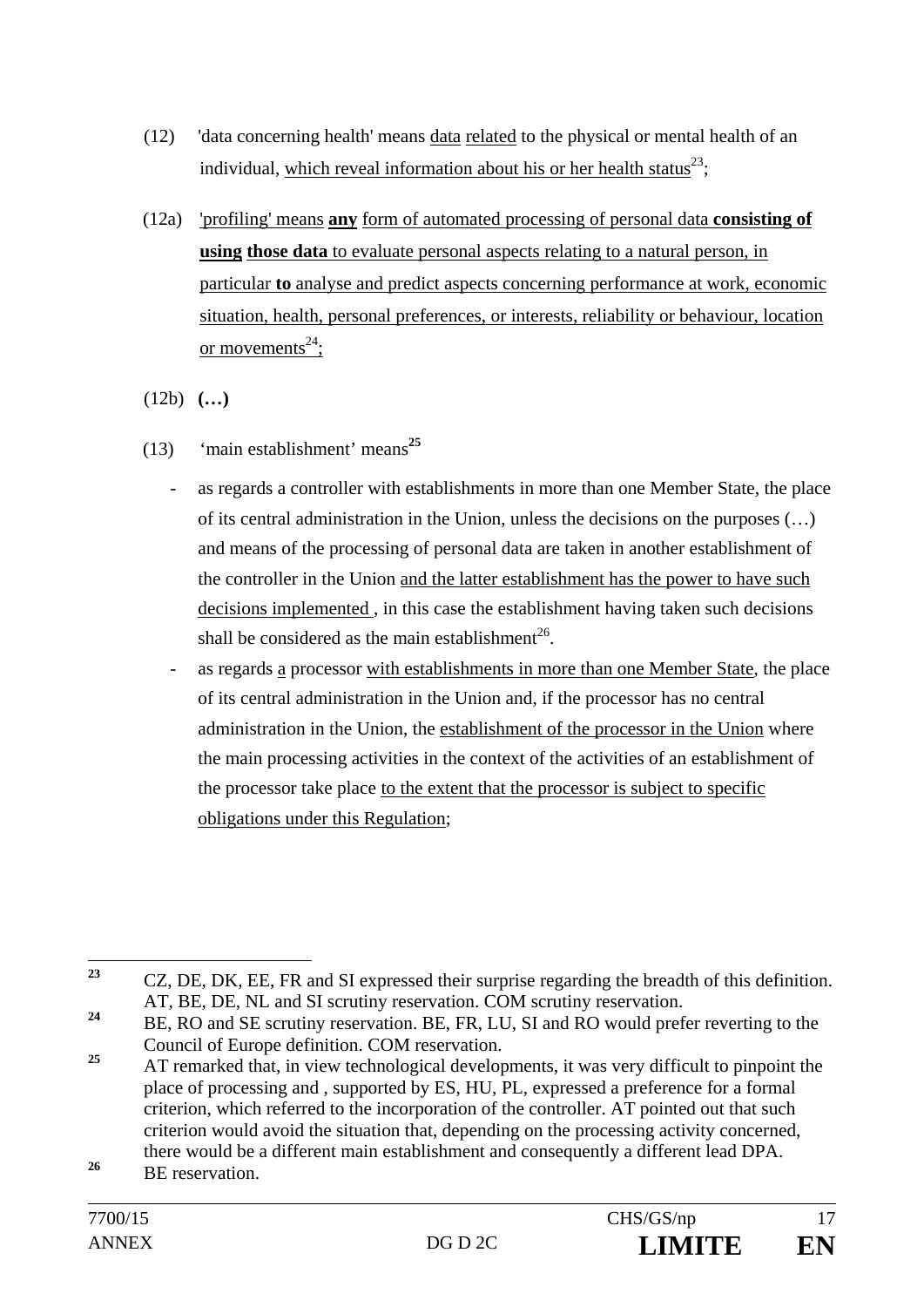- (14) 'representative' means any natural or legal person established in the Union who, (…) designated by the controller in writing pursuant to Article 25, represents the controller with regard to the obligations of the controller under this Regulation (…);
- (15) 'enterprise' means any natural or legal person engaged in an economic activity, irrespective of its legal form, (…) including (…) partnerships or associations regularly engaged in an economic activity;
- (16) 'group of undertakings' means a controlling undertaking and its controlled undertakings $27$ :
- (17) 'binding corporate rules' means personal data protection policies which are adhered to by a controller or processor established on the territory of a Member State of the Union for transfers or a set of transfers of personal data to a controller or processor in one or more third countries within a group of undertakings<sup>28</sup> or group of enterprises engaged in a joint economic activity;
- $(18)$   $(\ldots)^{29}$
- (19) 'supervisory authority' means an independent public authority which is established by a Member State pursuant to Article 46;
- (19a) '*concerned* supervisory authority ' means
	- a supervisory authority which is concerned by the processing because:

 a) the controller or processor is established on the territory of the Member State of that supervisory authority;

 $27$ <sup>27</sup> DE scrutiny reservation. UK scrutiny reservation on all definitions in paragraphs 10 to 16.<br><sup>28</sup> DE specied relative DCD special also acceptives EU data team free COM in liable d that **<sup>28</sup>** DE queried whether BCRs could also cover intra-EU data transfers. COM indicated that there was no need for BCRs in the case of intra-EU transfers, but that controllers were free

to apply BCRs also in those cases.

<sup>&</sup>lt;sup>29</sup> COM scrutiny reservation on the deletion of the definition of a child.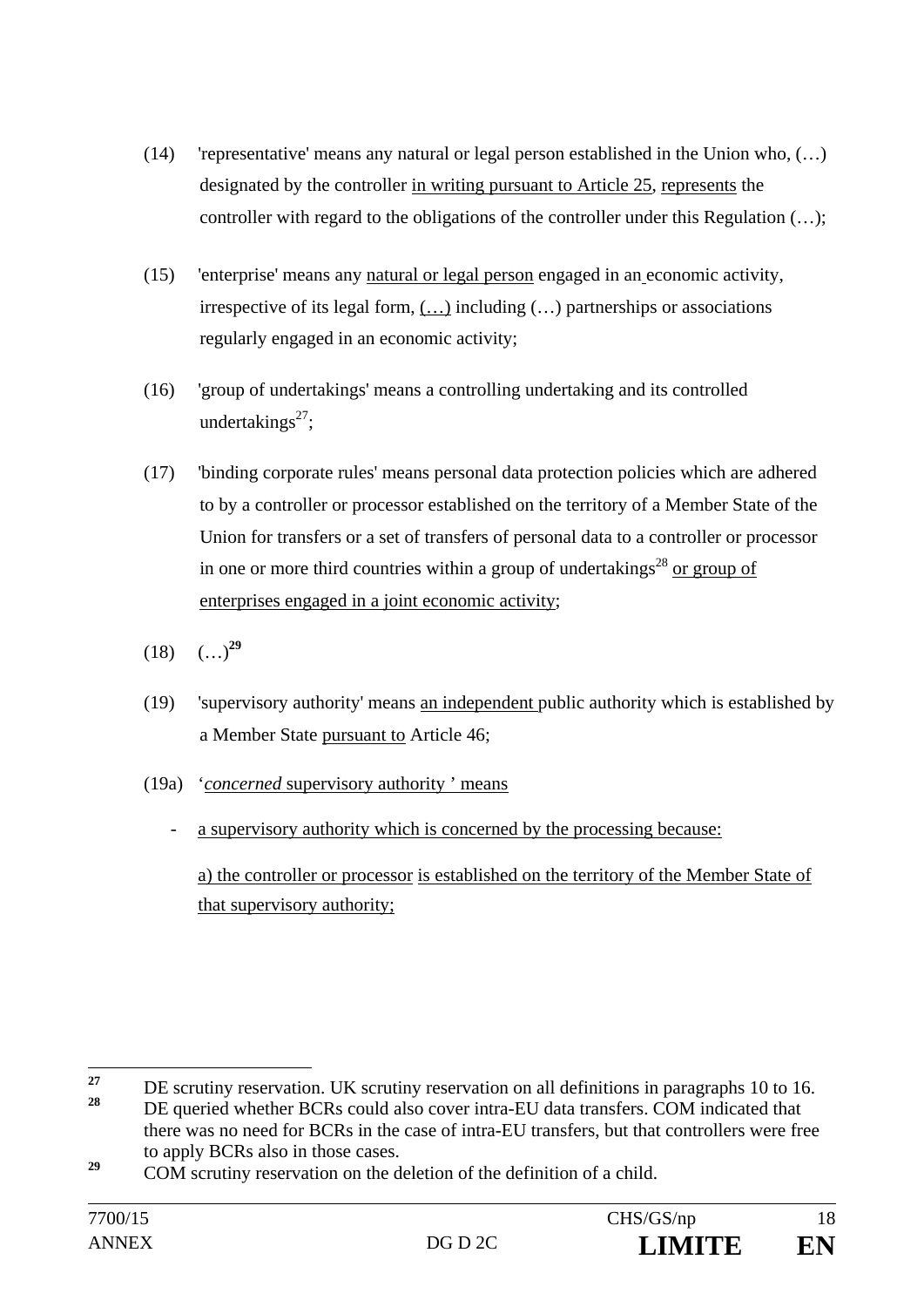b) data subjects residing in this Member State are substantially**<sup>30</sup>** affected or likely to be substantially affected by the processing; or

c) the underlying complaint has been lodged to that supervisory authority.

- (19b) "transnational processing of personal data" means either:
	- (a) processing which takes place in the context of the activities of establishments in more than one Member State of a controller or a processor in the Union and the controller or processor is established in more than one Member State; or
	- (b) processing which takes place in the context of the activities of a single establishment of a controller or processor in the Union but which substantially affects or is likely to substantially affect $31$  data subjects in more than one Member State.
- (19c) "relevant and reasoned objection" means :

an objection as to whether there is an infringement of this Regulation or not, or, as the case may be, whether the envisaged action in relation to the controller or processor is in conformity with the Regulation. The objection shall clearly demonstrate**<sup>32</sup>** the significance of the risks posed by the draft decision as regards the fundamental rights and freedoms of data subjects**<sup>33</sup>** and where applicable, the free flow of personal data.

 $30$ <sup>30</sup> IE and UK would prefer the term 'materially'.

<sup>&</sup>lt;sup>31</sup> Several Member States thought that this should be clarified in recital: CZ, FI, HU, SE.

 $\frac{32}{33}$  BE thought that this was a threshold too high.

**<sup>33</sup>** IE thought that also risks to the controller should be covered.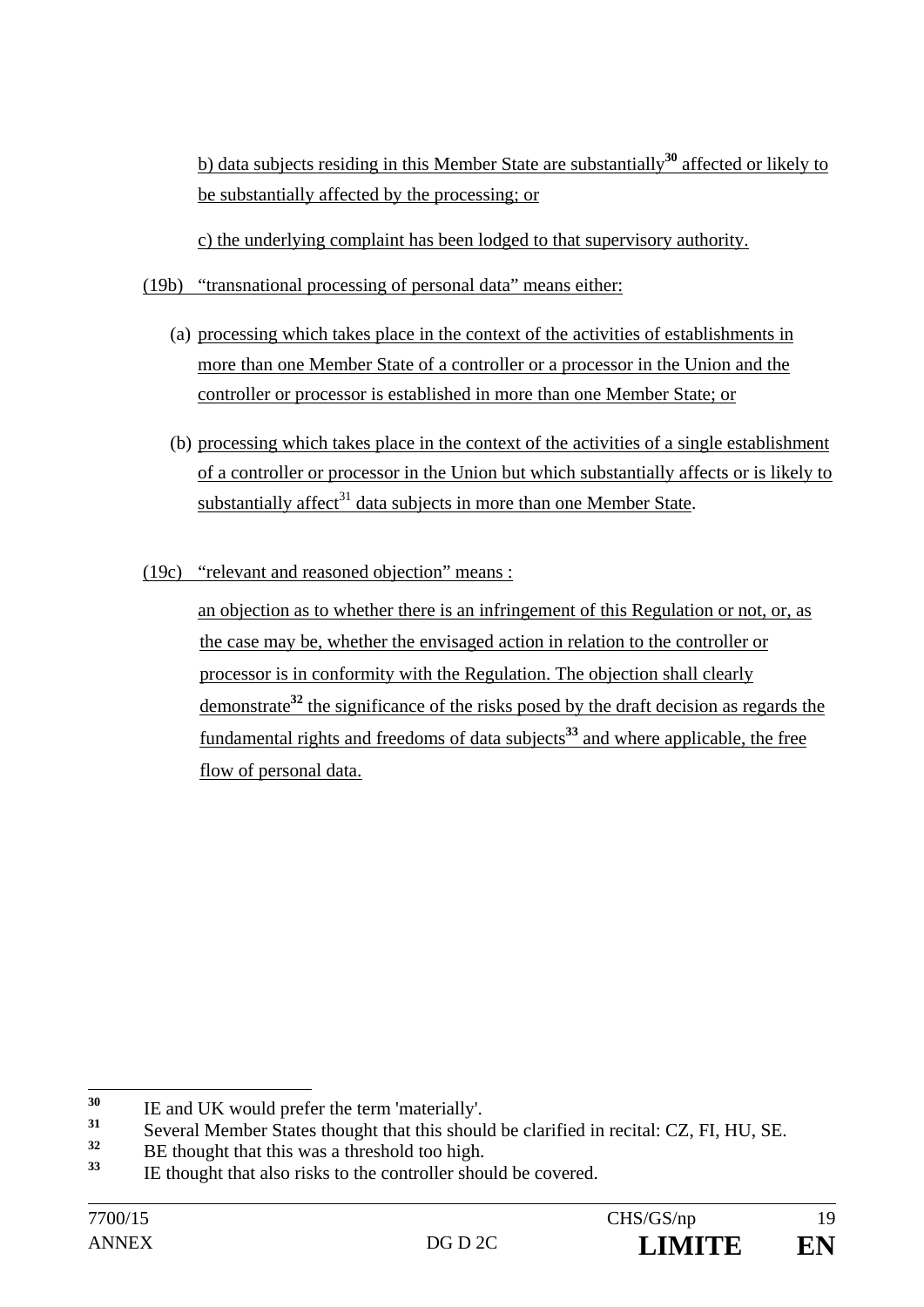- (20) 'Information Society service' means any service as defined by Article 1 (2) of Directive 98/34/EC of the European Parliament and of the Council of 22 June 1998 laying down a procedure for the provision of information in the field of technical standards and regulations and of rules on Information Society services<sup>34 35</sup> 36.
- (21) 'international organisation' means an organisation and its subordinate bodies governed by public international law or any other body which is set up by, or on the basis of, an agreement between two or more countries**<sup>37</sup>**;

<sup>34</sup> **<sup>34</sup>** OJ L 204, 21.7.1998, p. 37–48.

**<sup>35</sup>** UK suggests adding a definition of 'competent authority' corresponding to that of the future Data Protection Directive.

**<sup>36</sup>** BE, DE, FR and RO suggest adding a definition of 'transfer' ('communication or availability of the data to one or several recipients'). RO suggests adding 'transfers of personal data to third countries or international organizations is a transmission of personal data object of processing or designated to be processed after transfer which ensure an adequate level of protection, whereas the adequacy of the level of protection afforded by a third country or international organization must be assessed in the light of all the circumstances surrounding the transfer operation or set of transfer operations'.

<sup>&</sup>lt;sup>37</sup> NL queried whether MOUs would also be covered by this definition; FI queried whether Interpol would be covered. CZ, DK, LV, SI, SE and UK pleaded in favour of its deletion.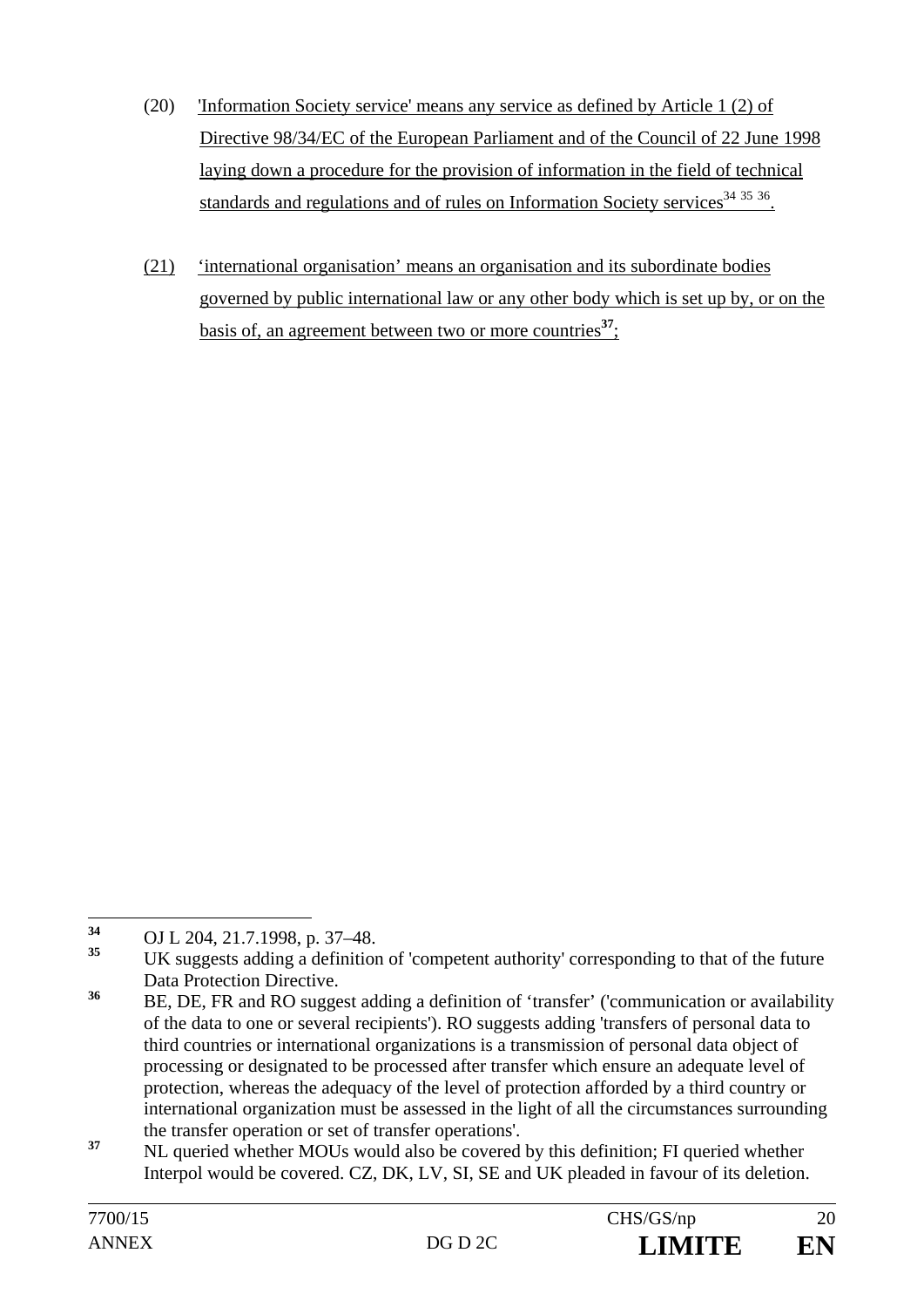# **CHAPTER XI**

# **FINAL PROVISIONS**

# *Article 88*

### *Repeal of Directive 95/46/EC*

- 1. Directive 95/46/EC is repealed.
- 2. References to the repealed Directive shall be construed as references to this Regulation. References to the Working Party on the Protection of Individuals with regard to the Processing of Personal Data established by Article 29 of Directive 95/46/EC shall be construed as references to the European Data Protection Board established by this Regulation.

# *Article 89 Relationship to and amendment of Directive 2002/58/EC*

- 1. This Regulation shall not impose additional obligations on natural or legal persons in relation to the processing of personal data in connection with the provision of publicly available electronic communications services in public communication networks in the Union in relation to matters for which they are subject to specific obligations with the same objective set out in Directive 2002/58/EC.
- 2 Article 1(2) of Directive 2002/58/EC shall be deleted.

## *Article 89a*

## *Relationship to previously concluded Agreements*

*International agreements involving the transfer of personal data to third countries or international organisations which were concluded by Member States prior to the entry into force of this Regulation, and which are in compliance with Directive 95/46/EC, shall remain in force until amended, replaced or revoked*<sup>38</sup>.

 $28$ **<sup>38</sup>** COM reservation based on strong legal doubts on the legality of such proposal. COM refers to recital 79. DK, IT, RO and UK scrutiny reservation.